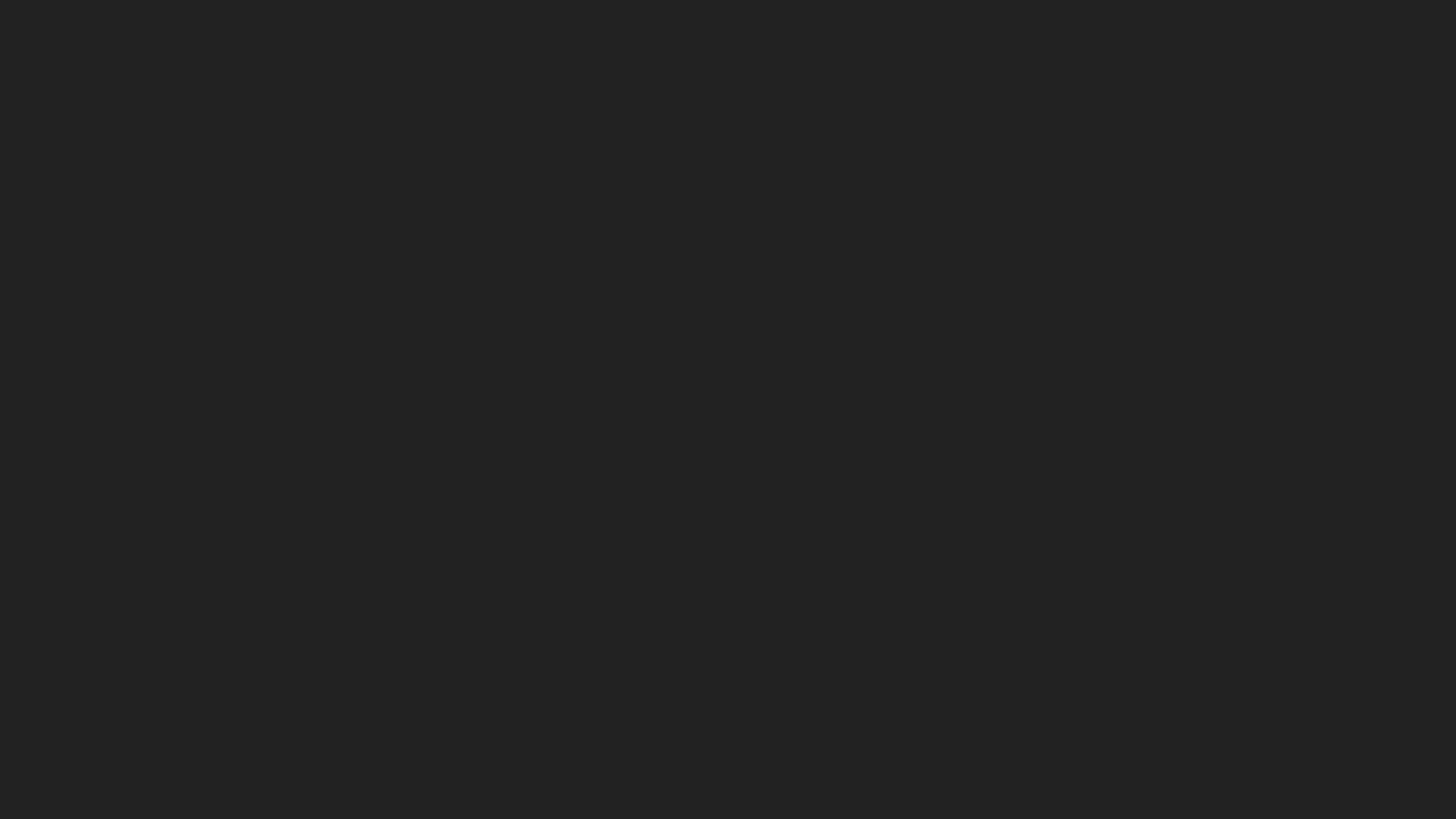### **WEST / GUILT**

▸ Individualism

▸ Rights

▸ Law

▸ Guilt / Innocence

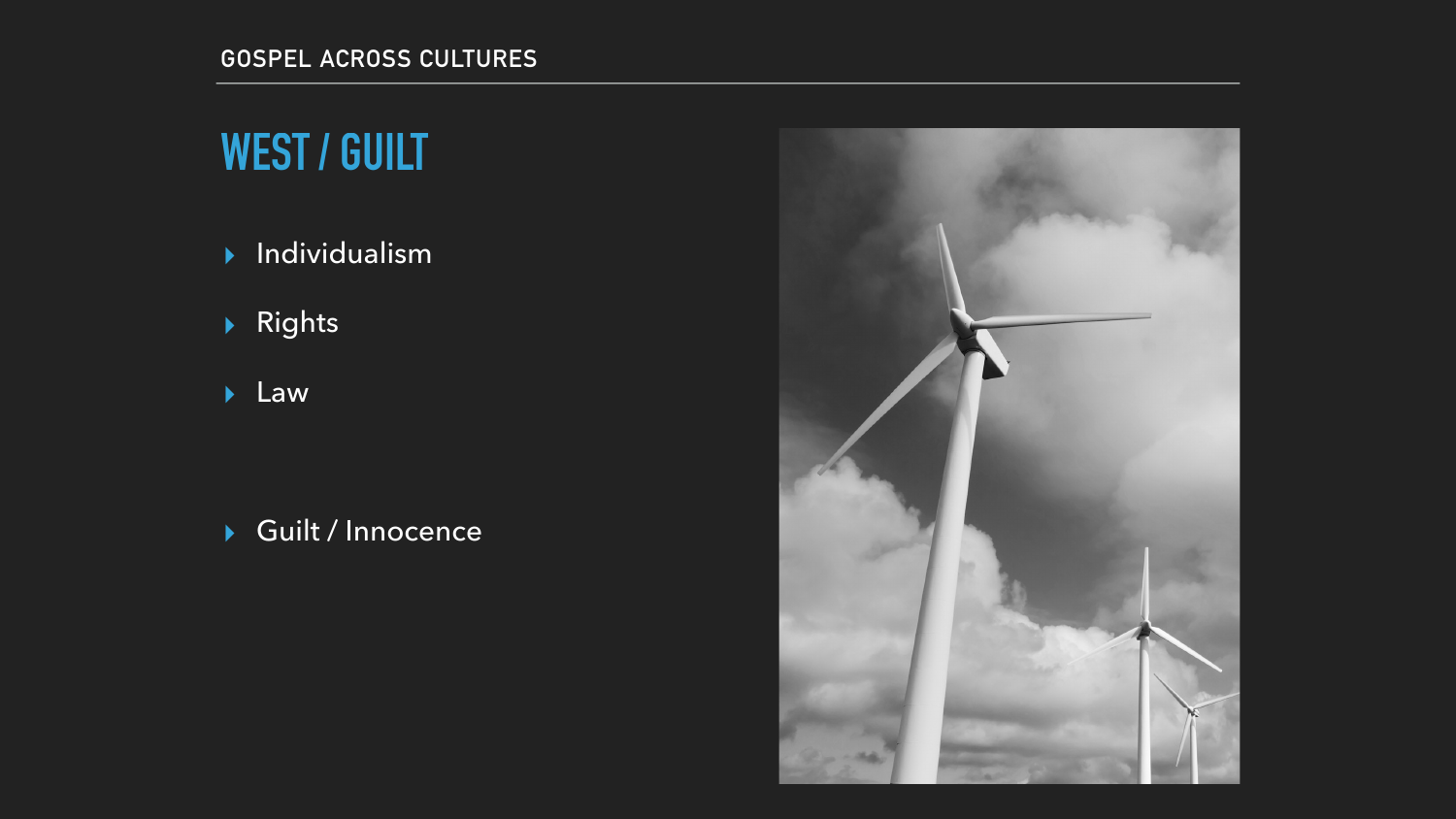#### **GOSPEL ACROSS CULTURES**

### **MIDDLE EAST & ASIA / SHAME**

▸ Family

▸ Community

▸ Social Status





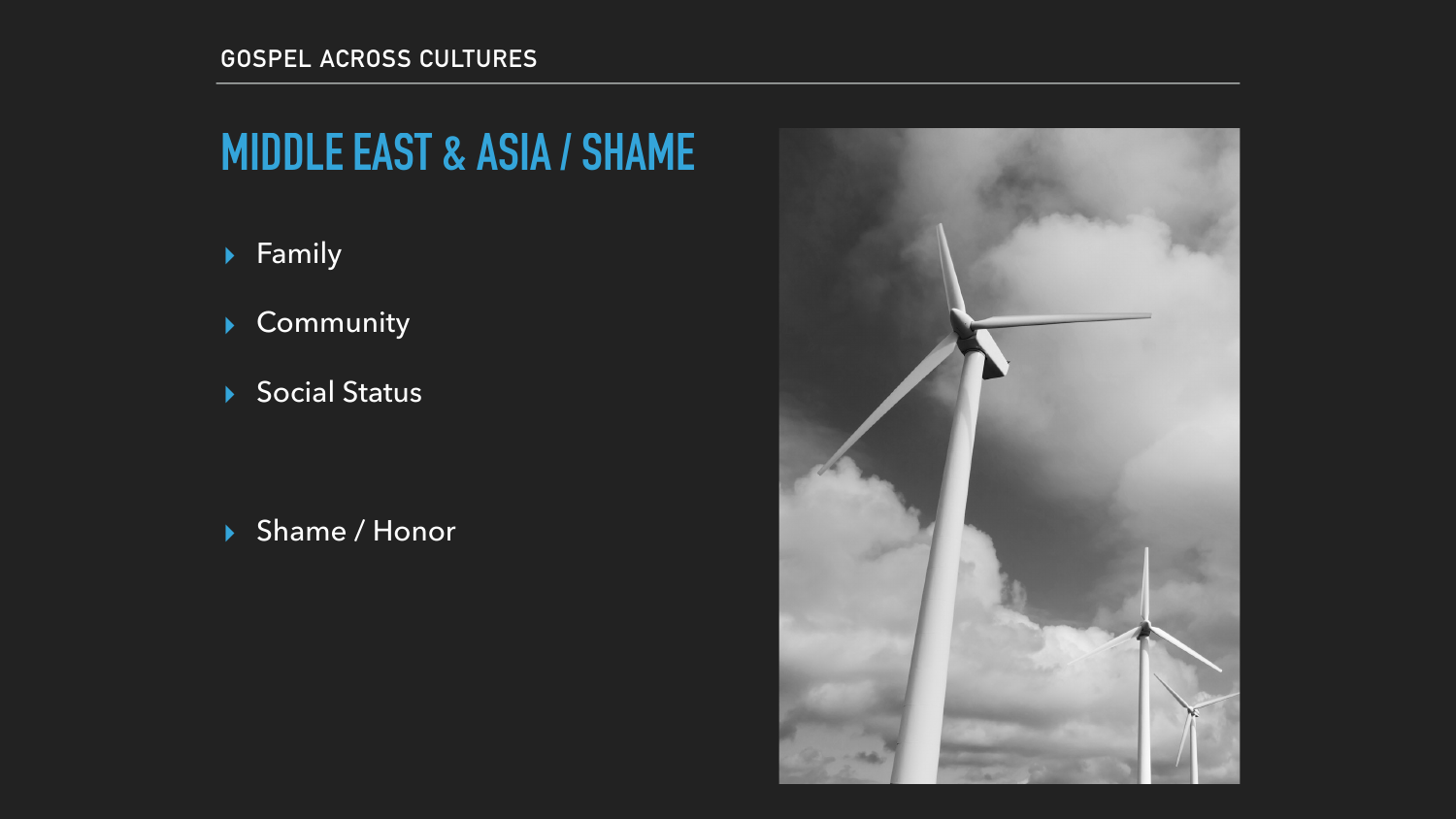#### **GOSPEL ACROSS CULTURES**

# **LATIN AMERICA & AFRICA / FEAR**

▸ Ancestors

▸ Spirits

▸ Sacrifices

▸ Fear / Power

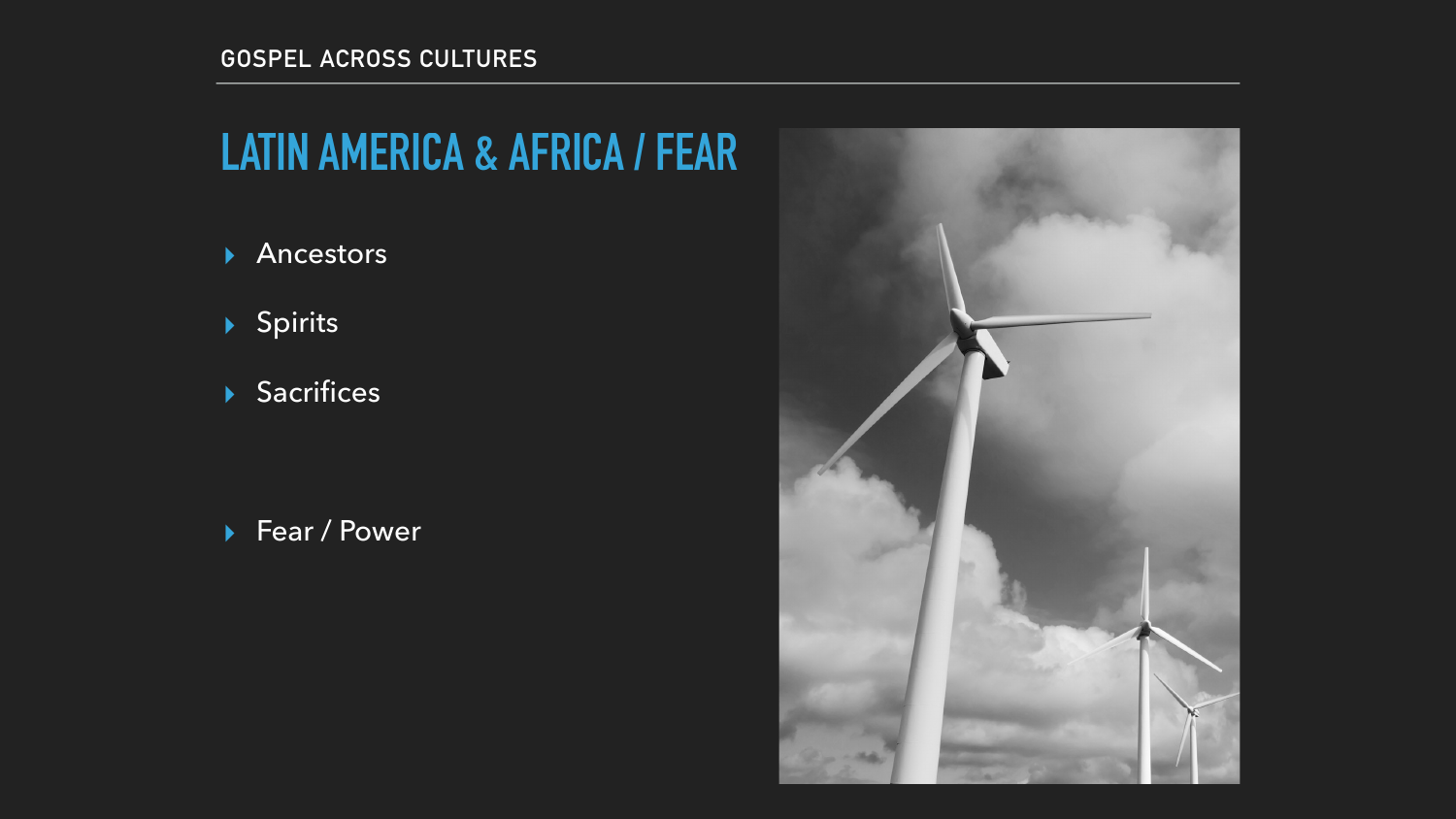# **GUILT / INNOCENCE CULTURE**

▸ Preach that Jesus lived the life we couldn't live and died the death we deserved to die to cover our sins, and now our guilt is gone.

▸ *"In Him we have redemption through through his blood, the forgiveness of our trespasses, according to the riches of his grace…" – Ephesians 1:7*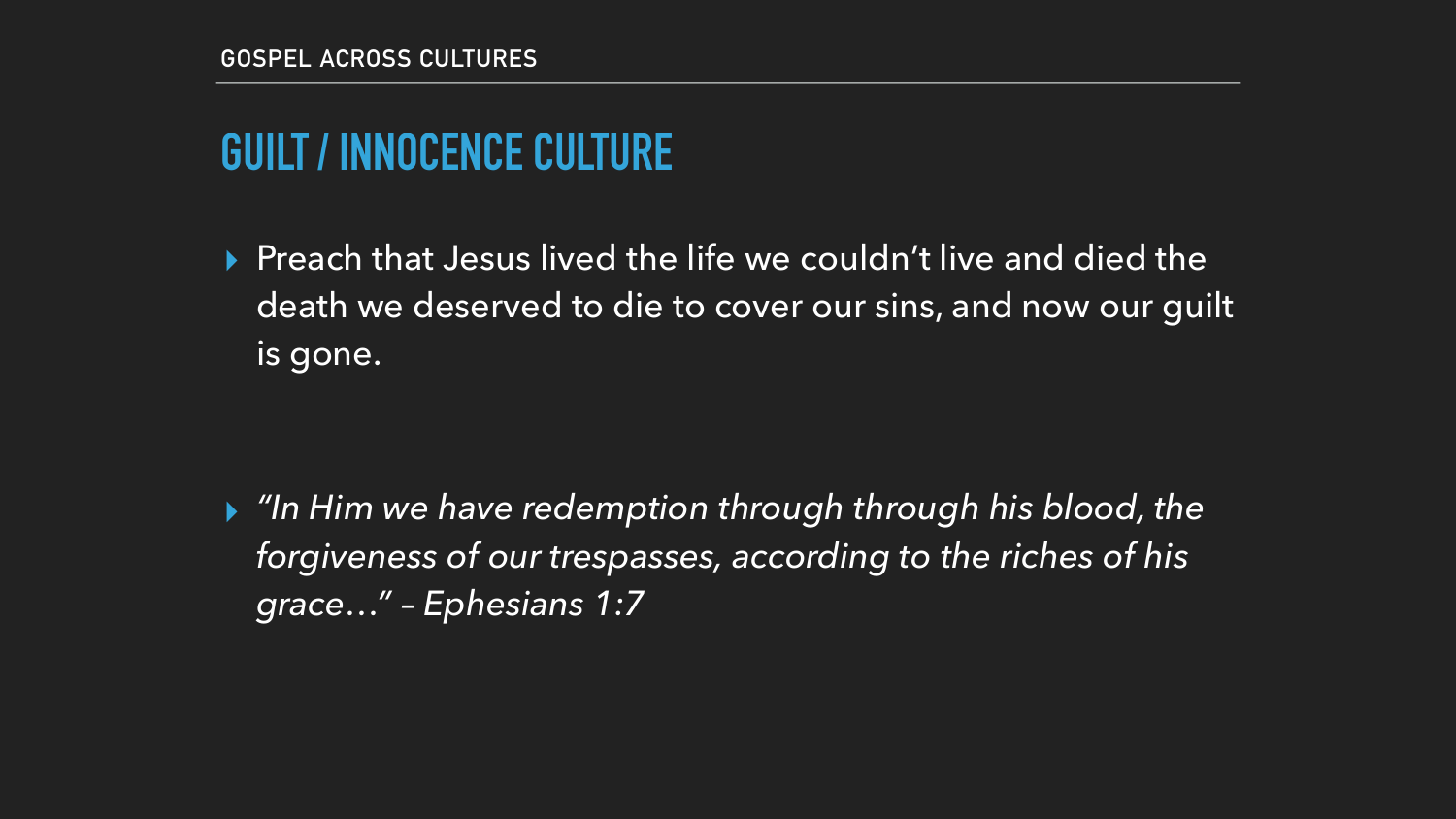# **SHAME / HONOR CULTURE**

▸ Preach the prodigal son. God, through Christ, has restored our honor and we've been adopted into a royal family as children of

God.

▸ "He predestined us for adoption as sons through Jesus Christ,

- according to the purpose of his will…" Ephesians 1:5
- 

▸ "…having the eyes of your hearts enlightened, that you may know what is the hope to which he has called you, what are the riches of his glorious inheritance in the saints…" – Ephesians 1:18